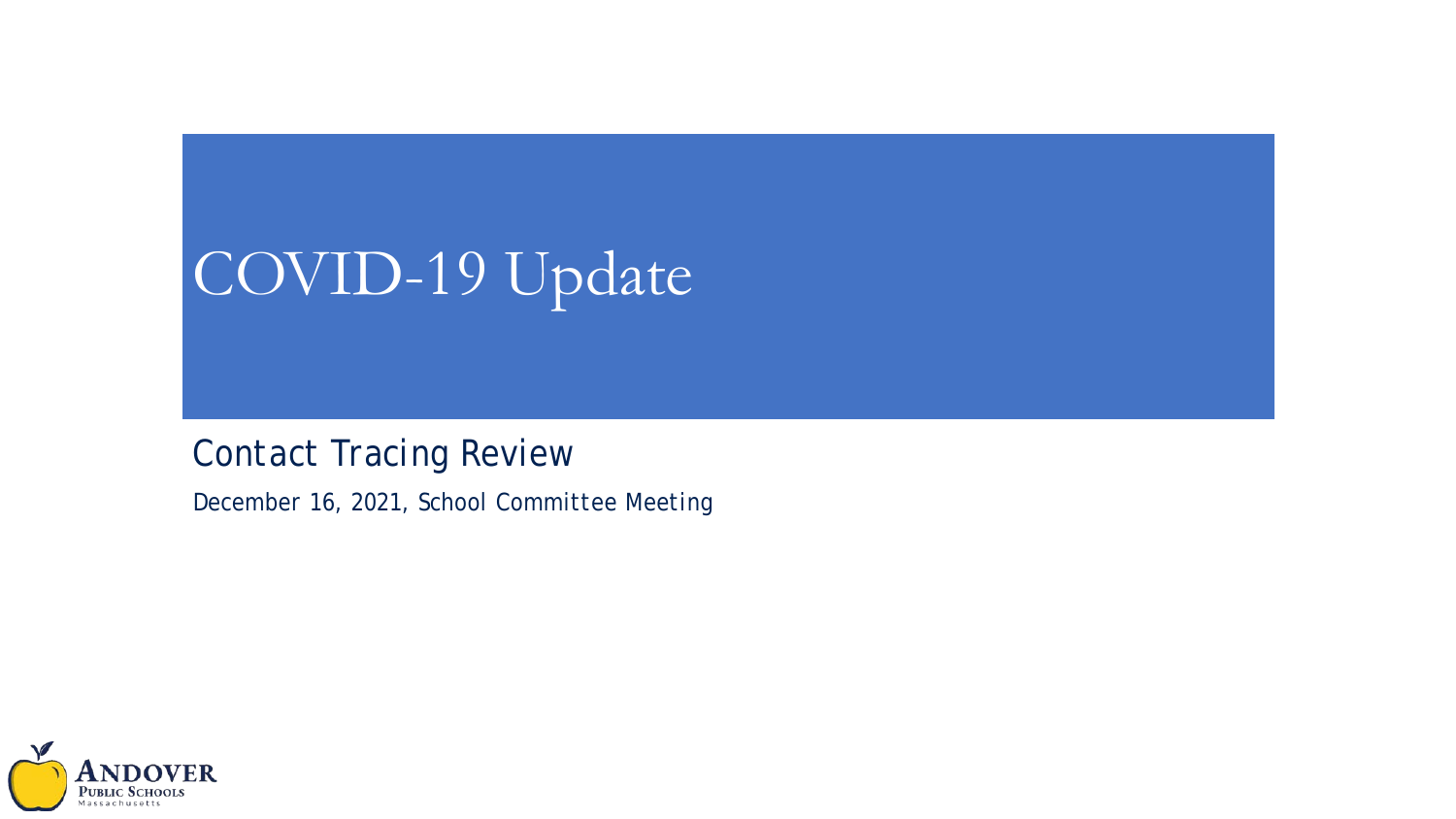#### **WHAT'S DIFFERENT FROM LAST SCHOOL YEAR?**

#### **2020-2021**

- Hybrid model in 2020-2021
	- Less than 50% students in the building less absentee follow up calls, fewer close contact calls
- Hold on all additional health screenings i.e., vision & hearing
- Delayed documentation for physicals and immunizations
- Low tolerance level for symptoms fewer sick students in clinic

#### **2021-2022**

- All students (100%) in school
- Increased follow-up for absenteeism
- All health screenings to be completed
- Pre-COVID-19 expectations for immunizations and physicals
- More complicated process for contact tracing/longer phone calls

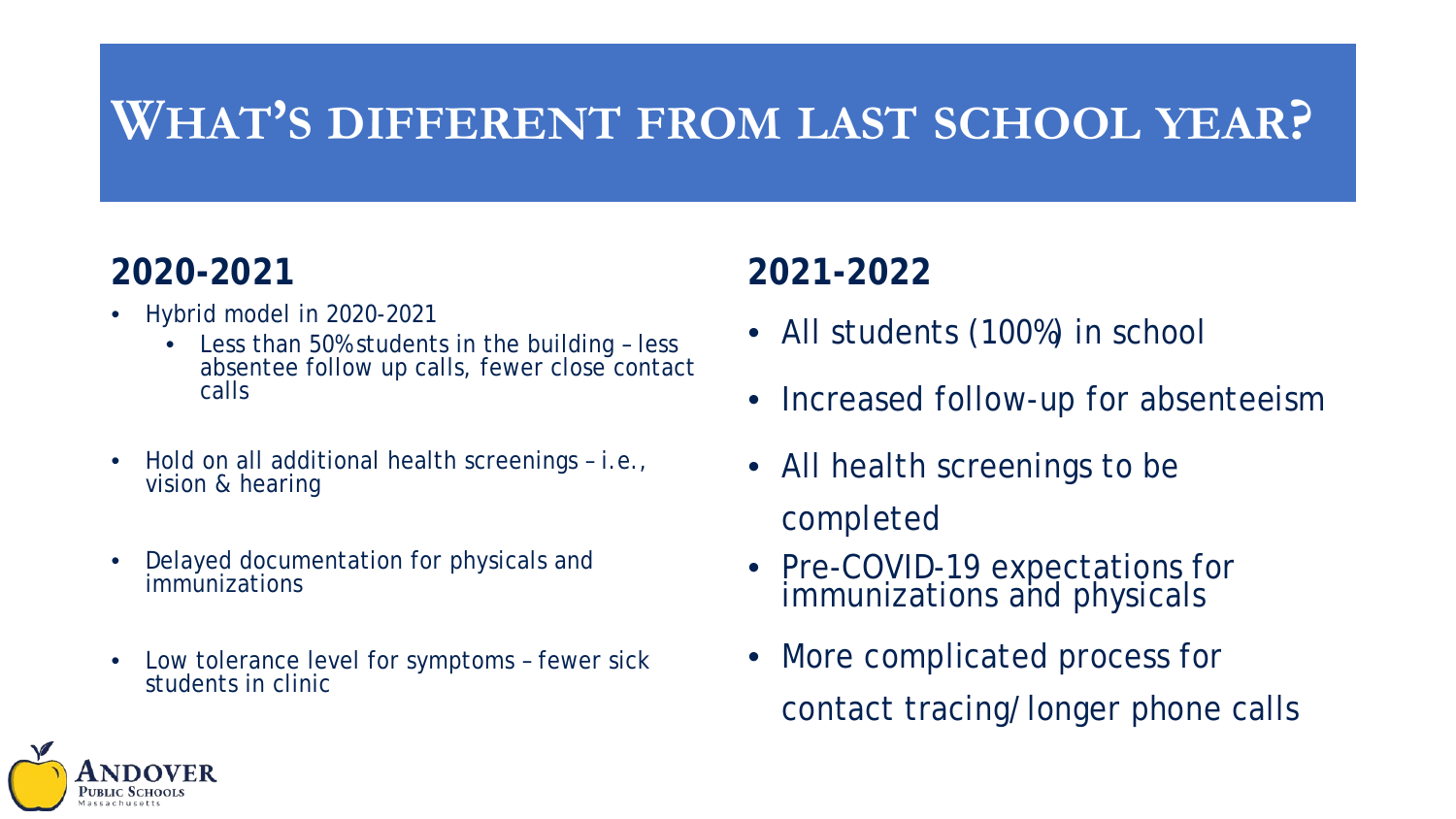# **POSITIVE COVID-19 CASES**

| <b>Grade Level</b> | SY2021 Sep - Dec | SY2122 Aug - Dec |
|--------------------|------------------|------------------|
| Elementary         | 64               | 143              |
| <b>Middle</b>      | 37               | 41               |
| Other              | 6                | $\overline{2}$   |
| Sr High            | 74               | 58               |
| <b>Total</b>       | 181              | 244              |

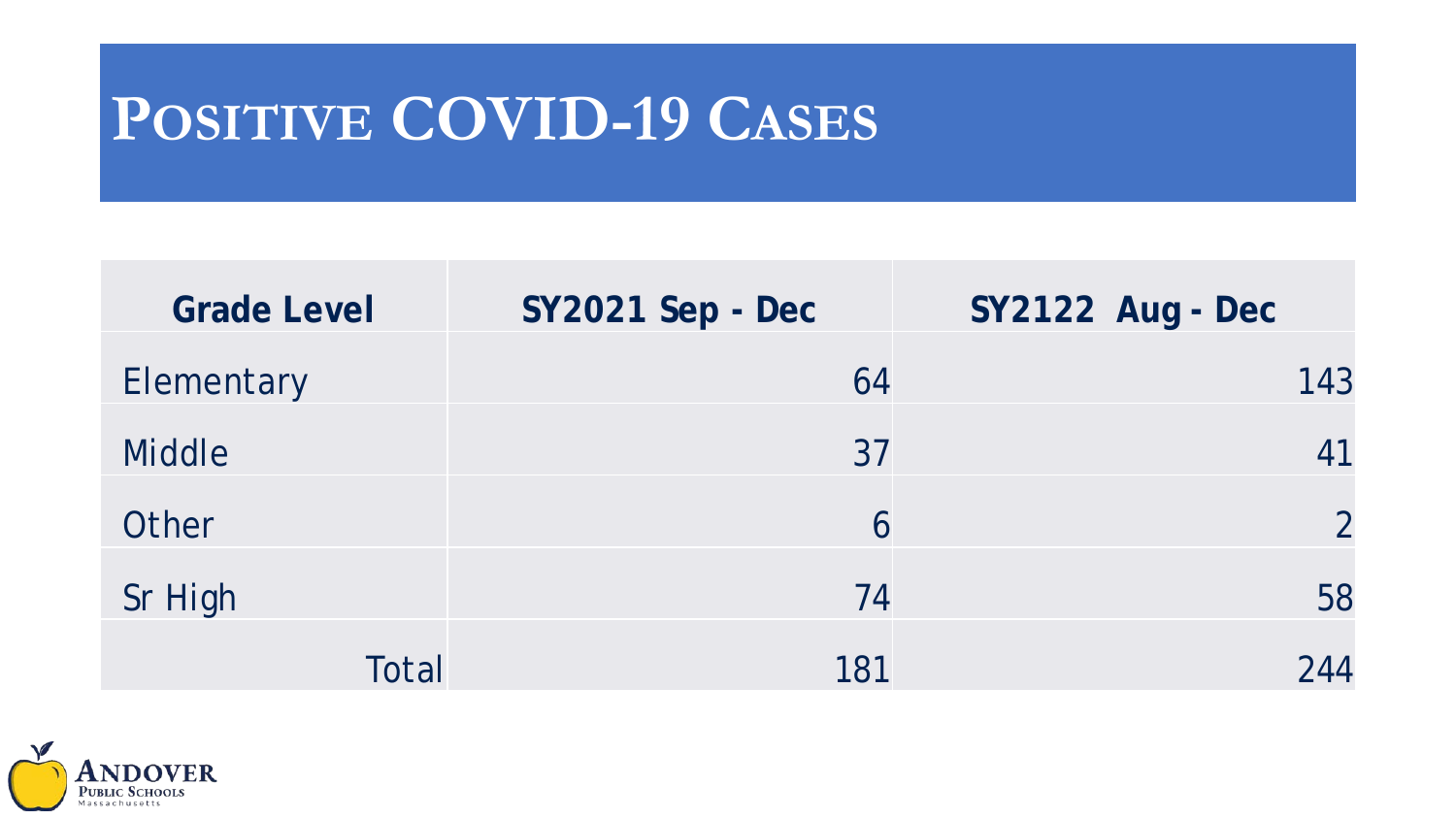# September 2020 – DESE/DPH Protocols

# Exposure ≥15 minutes<br>Within 6 feet

### 10-day quarantine

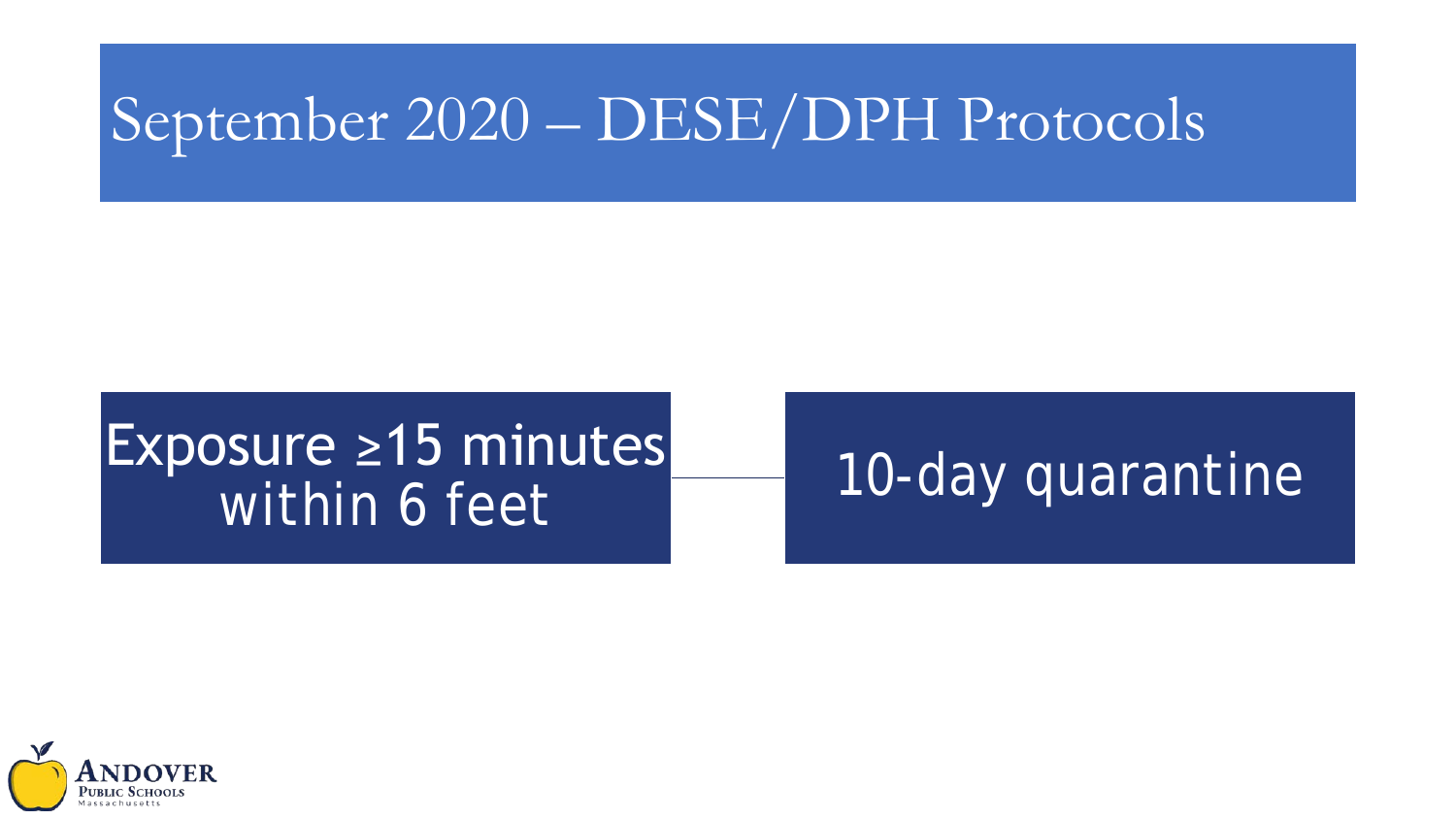# Changes in DESE/DPH protocols over time

### 10-day quarantine

#### Exposure ≥15 minutes within 6 feet

# 7-day quarantine with testing

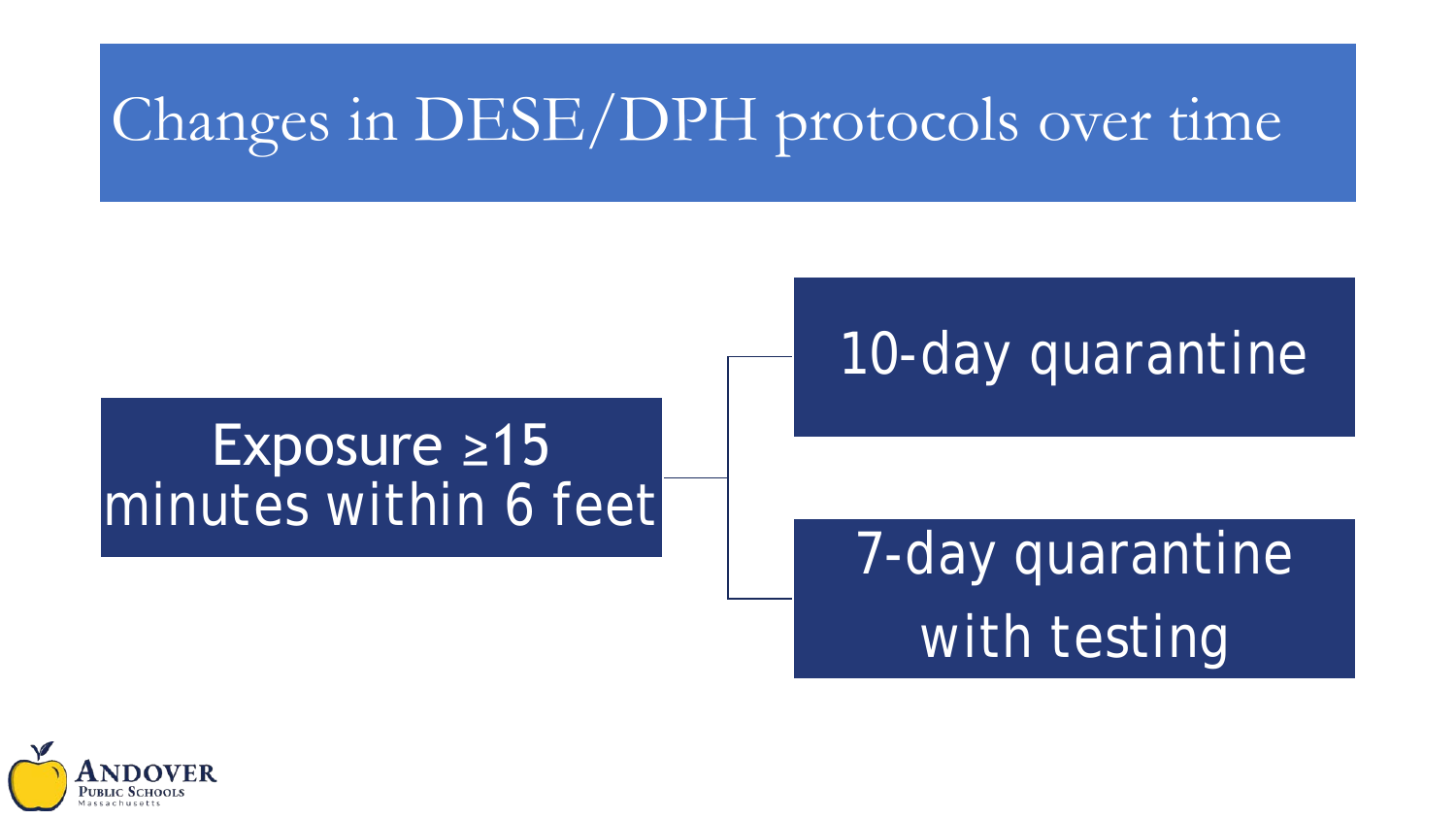# Changes in DESE/DPH protocols over time



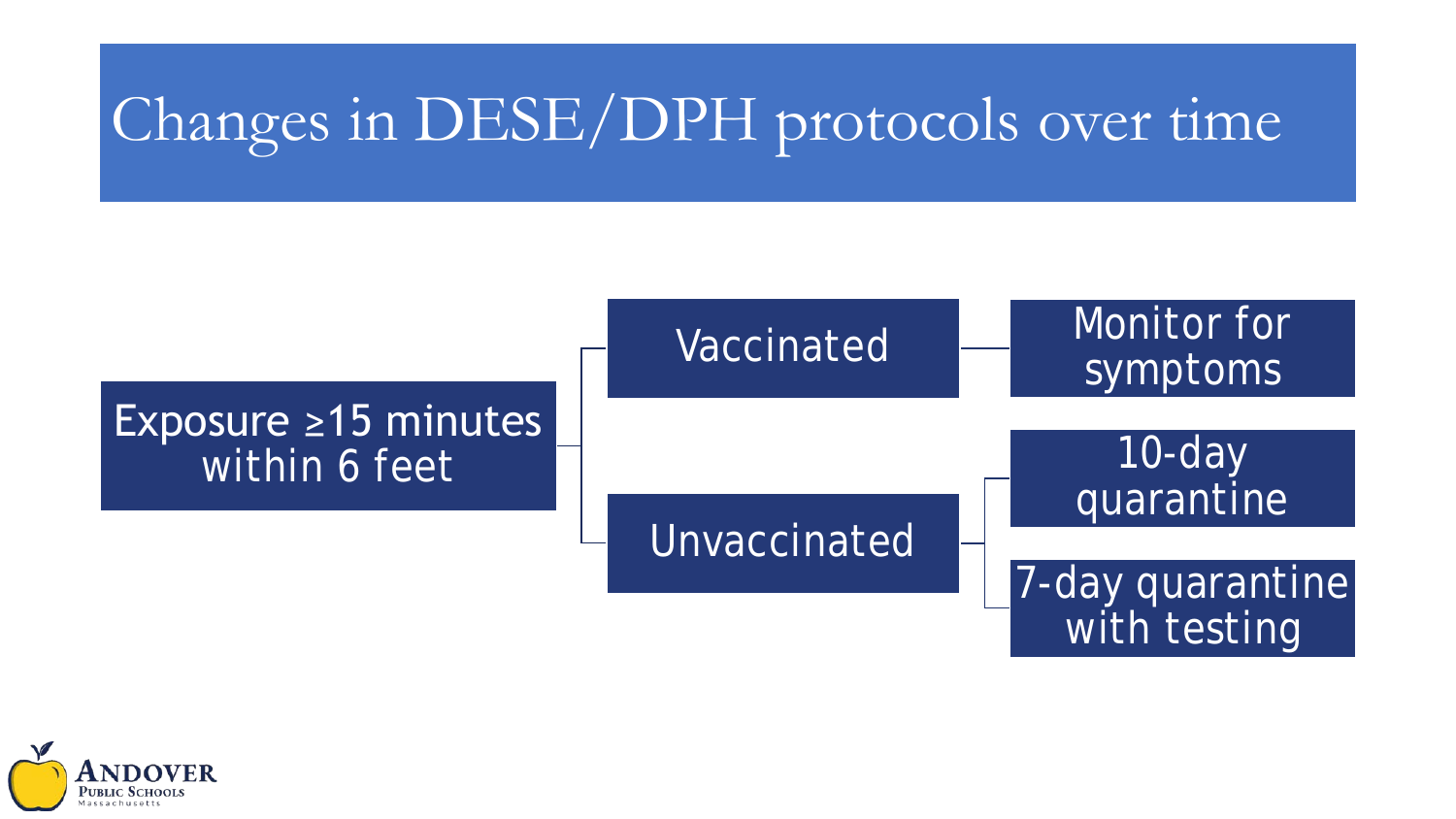### September 2021 – DESE/DPH Protocols



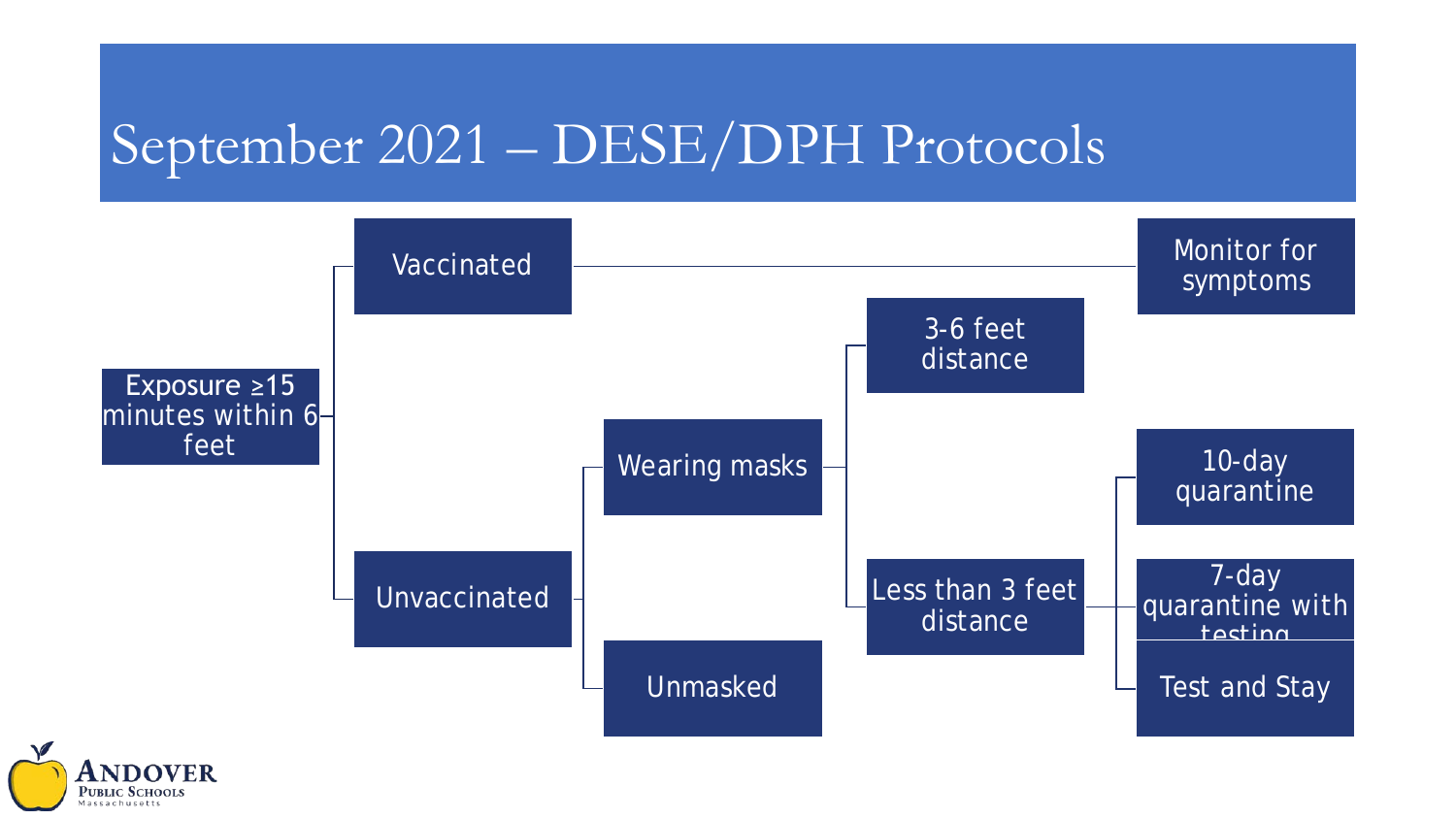### **CHALLENGES TO APS NURSES**

#### **Contact Tracing**

- Complicated outreach and information gathering process
- Time consuming to contact teachers/Principals to identify close contacts.
- Multiple steps to notify families of close contacts (letters/phone calls)
- Time consuming phone calls to families to explain DESE/DPH guidelines related to isolation/quarantine/testing options.
- Additional calls to other parties coaches/transportation/special programs
- Time consuming Administrative follow-up to document all calls, maintain data for dashboard, communicate with each school nurse as applicable

**Students coming to school when symptomatic - 6 AHS students dismissed within 30 mins. Additional test and stay responsibility (1441 test and stay tests in school since Sept, 27, 2021) Significant increase in calls to families and lengthy calls due to complexity of protocols**

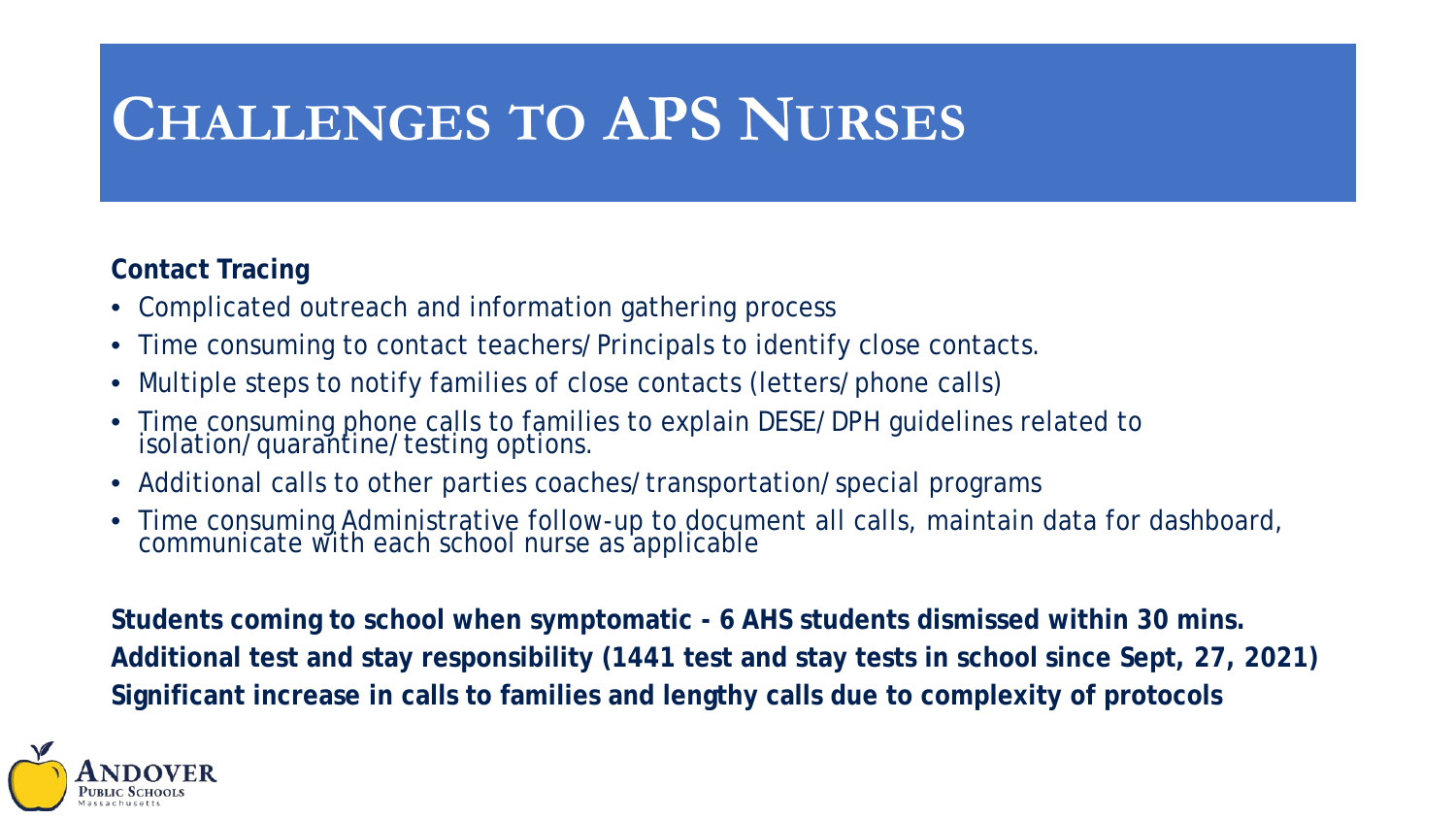#### **INCREASE IN CALLS FROM APS NURSING STAFF TO FAMILIES**

- *2019 is baseline year- no COVID*
- *Calls have doubled in volume*



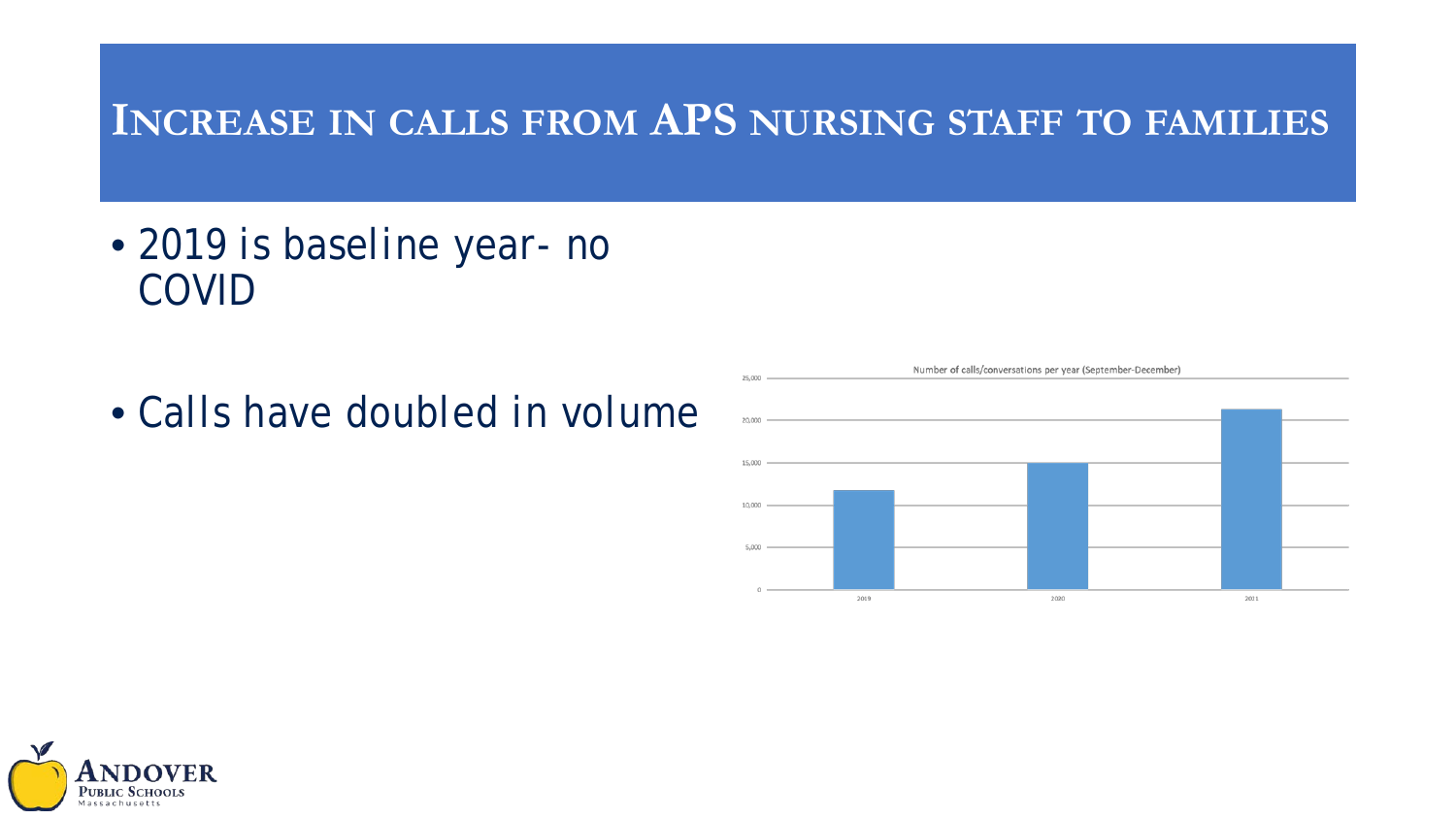### How APS compares to other districts

#### **APS**

- Contact tracing on weekends
- Call to close contacts less than 3 feet and unvaccinated
- Call to close contacts 3-6 feet, and vaccinated
- PCR required to confirm all positive COVID-19 cases

# **Regional Districts**

- **(34 survey results)**
- Only 15 towns contact trace on weekends
- 33 towns call close contacts less than 3 feet and unvaccinated
- 5 towns call close contacts 3- 6 feet and vaccinated
- 12 districts accept antigen as confirmed COVID-19

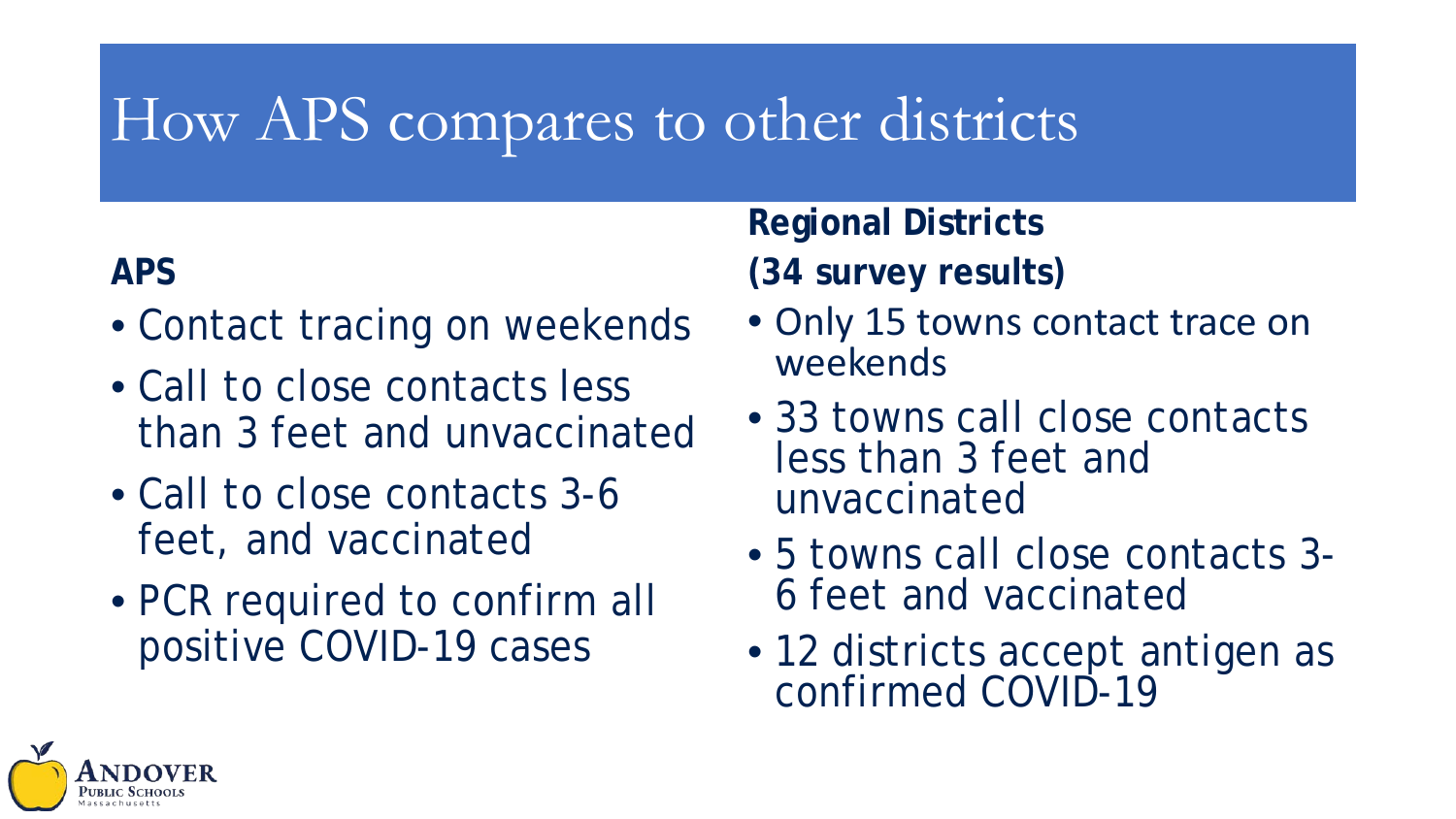# DESE and DPH requirements

- What are we required to do for DESE & DPH?
- Contact tracing required for schools, daycares, assisted living, congregate housing.
- Contact individuals who are identified close contacts in school - no specification for letter vs. call
- PCR is the 'gold standard" and highly recommended but not required. Certain antigen tests are acceptable.